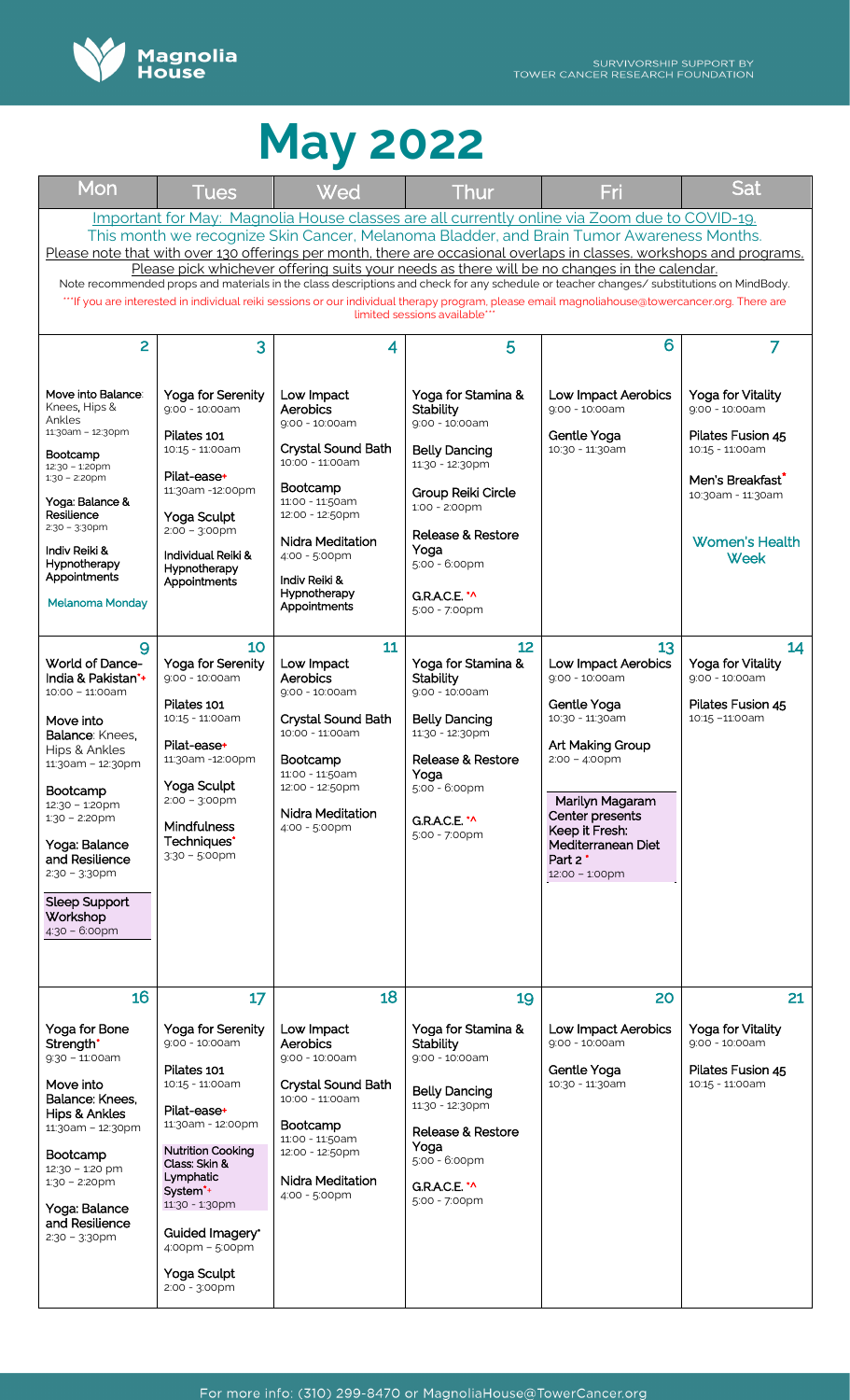

| Mon                                                                                                                                                                                                                  | Tue                                                                                                                                                                                          | Wed                                                                                                                                                                           | Thu                                                                                                                                                                                                  | Fri                                                                                                            | Sat                                                                         |
|----------------------------------------------------------------------------------------------------------------------------------------------------------------------------------------------------------------------|----------------------------------------------------------------------------------------------------------------------------------------------------------------------------------------------|-------------------------------------------------------------------------------------------------------------------------------------------------------------------------------|------------------------------------------------------------------------------------------------------------------------------------------------------------------------------------------------------|----------------------------------------------------------------------------------------------------------------|-----------------------------------------------------------------------------|
| 23                                                                                                                                                                                                                   | 24                                                                                                                                                                                           | 25                                                                                                                                                                            | 26                                                                                                                                                                                                   | 27                                                                                                             | 28                                                                          |
| Dance and Sculpt*+<br>9:00 - 10:00am<br>Move into Balance:<br>Knees, Hips &<br>Ankles<br>11:30am - 12:30pm<br>Bootcamp<br>12:30 - 1:20 pm<br>$1:30 - 2:20$ pm<br>Yoga: Balance and<br>Resilience<br>$2:30 - 3:30$ pm | Yoga for Serenity<br>$9:00 - 10:00$ am<br>Pilates 101<br>10:15 - 11:00am<br>Pilat-ease+<br>11:30am - 12:00pm<br>Yoga Sculpt<br>2:00 - 3:00pm<br>Harmonize &<br>Vitalize*<br>$3:30 - 5:00$ pm | Low Impact<br>Aerobics<br>9:00 - 10:00am<br>Crystal Sound Bath<br>10:00 - 11:00am<br>Bootcamp<br>11:00 - 11:50am<br>12:00 - 12:50pm<br>Nidra Meditation<br>4:00 - 5:00pm      | Yoga for Stamina &<br>Stability<br>9:00 - 10:00am<br><b>Belly Dancing</b><br>11:30 - 12:30pm<br><b>Release &amp; Restore</b><br>Yoga<br>$5:00 - 6:00$ pm<br>G.R.A.C.E. <sup>*</sup><br>5:00 - 7:00pm | Low Impact<br>Aerobics<br>9:00 - 10:00am<br>Gentle Yoga<br>10:30 - 11:30am<br>E.F.T. Tapping<br>12:00 - 1:45pm | Yoga for Vitality<br>9:00 - 10:00am<br>Pilates Fusion 45<br>10:15 - 11:00am |
| Mon                                                                                                                                                                                                                  | Tue                                                                                                                                                                                          | Wed                                                                                                                                                                           | Thu                                                                                                                                                                                                  | Fri                                                                                                            | Sat                                                                         |
| 30<br><b>Memoria Day</b><br><b>Office Closed</b>                                                                                                                                                                     | 31<br>Yoga for Serenity<br>9:00 - 10:00am<br>Pilates 101<br>10:15 - 11:00am<br>Pilat-ease+<br>11:30am - 12:00pm<br>Yoga Sculpt<br>2:00 - 3:00pm                                              | * Indicates offering is<br>not included in the 5<br>class max<br>+ Indicates a new<br>offering<br>^ Indicates class is<br>open to only<br>participants new to<br>the offering |                                                                                                                                                                                                      |                                                                                                                |                                                                             |
|                                                                                                                                                                                                                      |                                                                                                                                                                                              |                                                                                                                                                                               |                                                                                                                                                                                                      |                                                                                                                |                                                                             |

Yoga Classes Generously Sponsored by Tower Hematology Oncology Medical Group, Cedars-Sinai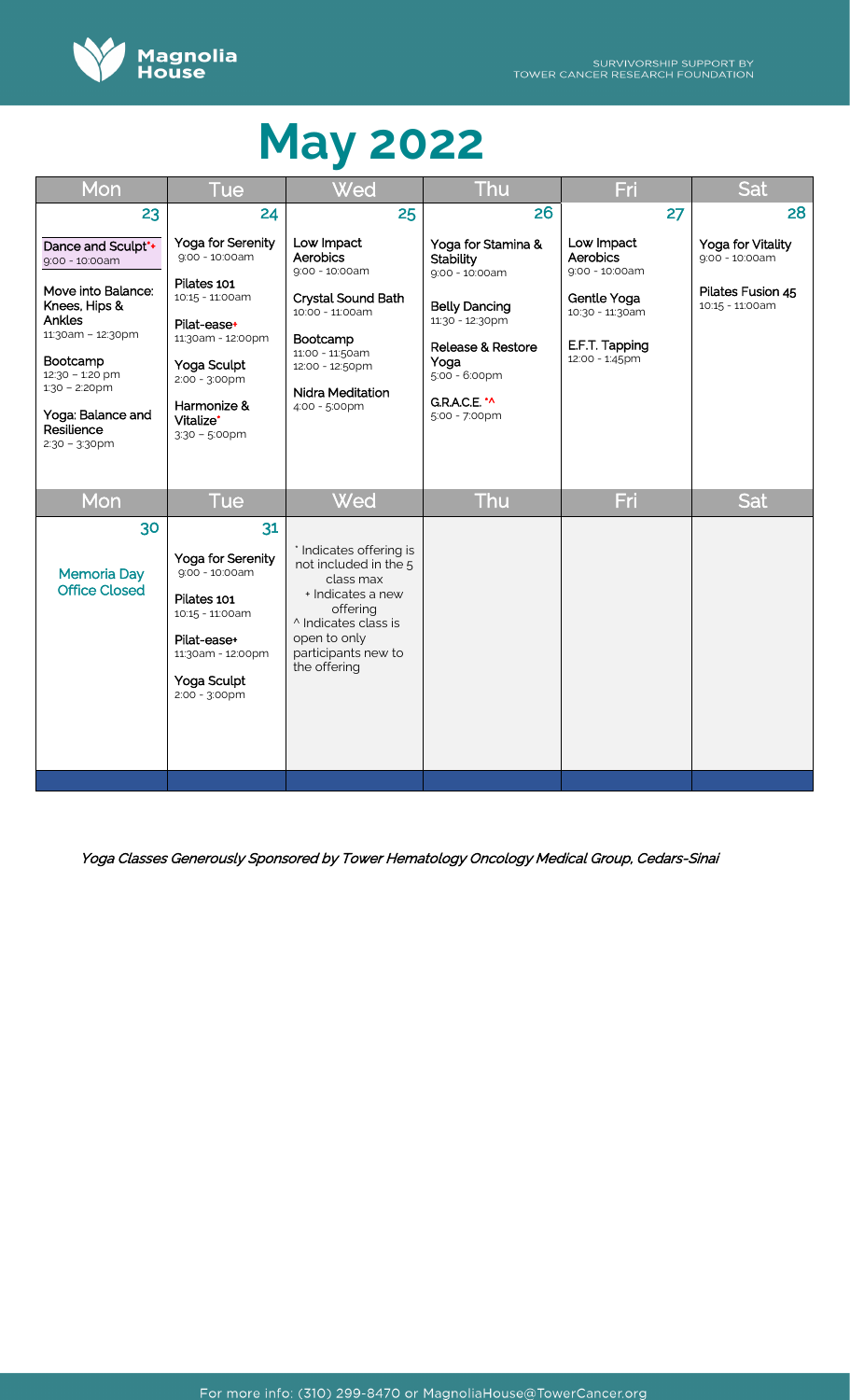

# **Program Policies**

# **ELIGIBILITY:**

- All classes are FREE to cancer patients, and survivors no matter where treatment was received.
- Due to the limited class size, we are only able to accommodate cancer patients/survivors.

# **ADHERENCE TO POLICIES:**

• Failure to adhere to any of our policies may result in a 30-day suspension of classes.

# **REGISTRATION:**

- Registration and a signed liability waiver are required for all classes: Participants can register for all classes offered within one month. If a class you have requested is full, you can register to be on the "wait list".
- To sign up for classes, visit [www.towercancer.org/magnolia-house/](http://www.towercancer.org/magnolia-house/)
- 5 CLASS MAXIMUM PER WEEK POLICY. Participants may take up to 5 classes maximum per week.
- Please note some classes have pre-requisites or instructor approval. This information will be noted in the class description.
- Please note that the registration window closes 24 hours prior to all classes due to the administrative process of online classes.

# **WAITLIST:**

• Participants on the waitlist will be notified via email/text only if a space becomes available in class. If you are enrolled into class from the waitlist, we expect you to attend class. If you plan to no longer attend, please cancel your place on the waitlist. Please note, the waitlist now closes 24 hour before the start of class due to the administrative process of online classes.

# **CANCELATION:**

• Please cancel online for all classes/services at least 24 hours prior to your reservation. If you need to cancel the day of a scheduled class/service, you must call us at (310)299-8470 or email us at: magnoliahouse@towercancer.org

# **ONLINE CLASS ETIQUETTE:**

- Please join the Zoom class 15 minutes early to ensure that class may start on time. After a 5-minute grace period, no one will be admitted into the class.
- All participants must turn off or silence their phones during class to minimize class disruptions.
- For privacy purposes, all participant video cameras will be disabled upon class entry. The instructor may give you the option to turn on your camera. Please note that if you decide to turn on your video camera during class you will be visible to others, prepare yourself, and your space accordingly.
- To protect the privacy of your classmates and instructor, please do not take any screenshots, photos, or videos of any classes, appointments or workshops.
- All participants will automatically enter the class on mute. Prior to class starting, the instructor will inform you of the audio policies for his/her class.
- If you have any questions during class please type them into the chat window and if the instructor is able to address them within the time limits of class instruction, they will respond.
- Please note that these are general etiquette requests. Instructors and classes may vary slightly on use of camera, ability to ask questions in chat, etc.
- Please do not share this link with anyone. Class capacity is limited and the instructor will not admit anyone that is not preregistered or anyone that has not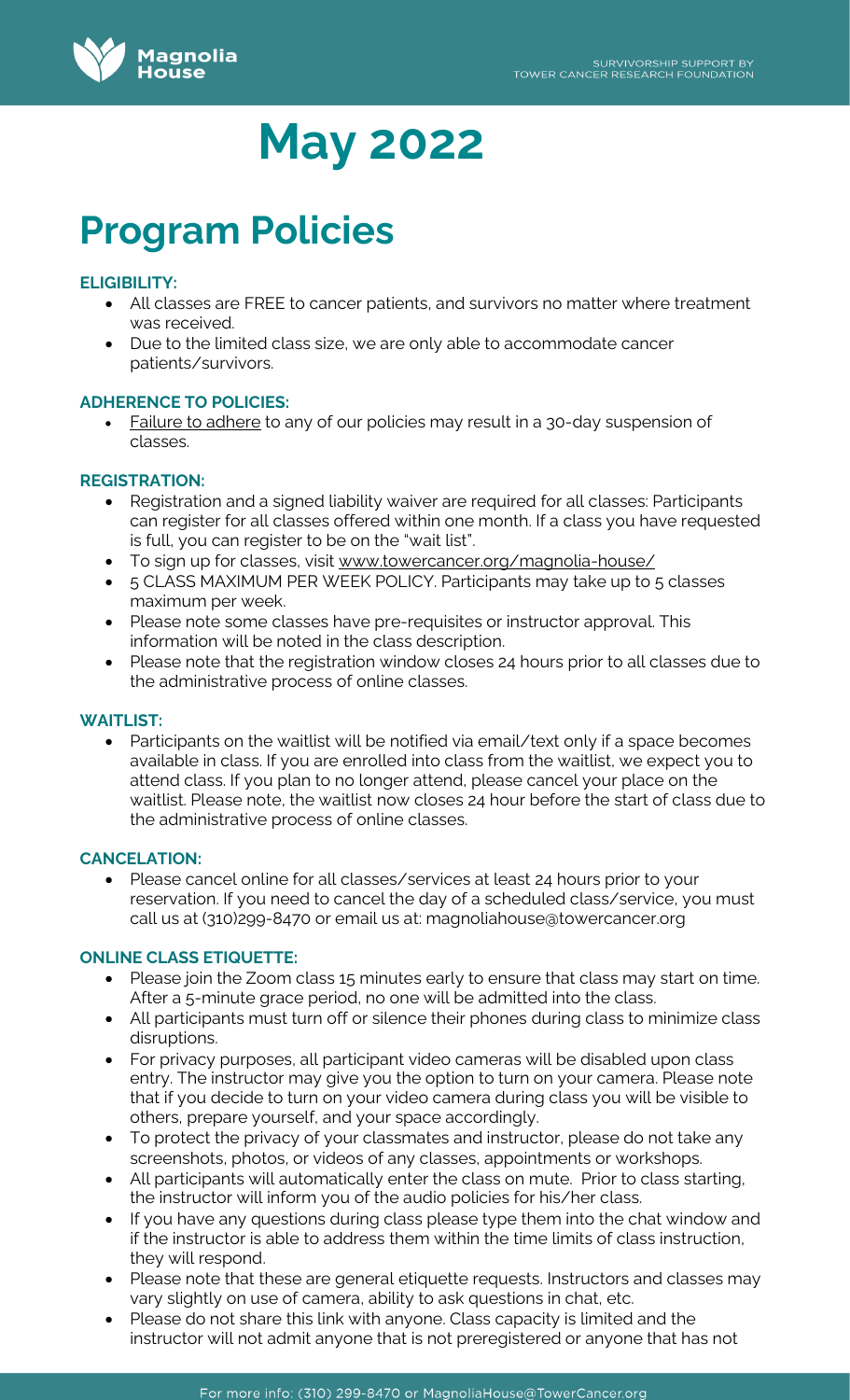

signed the new liability waiver. Switching classes and sharing links with other participants is not allowed.

# **YOGA CLASSES:**

• Class space is limited. We ask that you register for no more than 2 yoga classes per week. Participants who exceed the 2 yoga classes per week limit will have any additional yoga class canceled by our system. Please note the one exception to this is Sharon Holly's once monthly Yoga for Bone Strength

### **PRIVATE SESSIONS:**

• Participants are allowed one private Reiki session. Does not apply for Individual Therapy sessions. When requesting an appointment online, please note it is only a request. If accepted, you will receive a confirmation email.

Thank you for your cooperation! If you have any questions or concerns, please contact us at (310) 299-8470 or email us at: magnoliahouse@towercancer.org.

*-The Team at Magnolia House*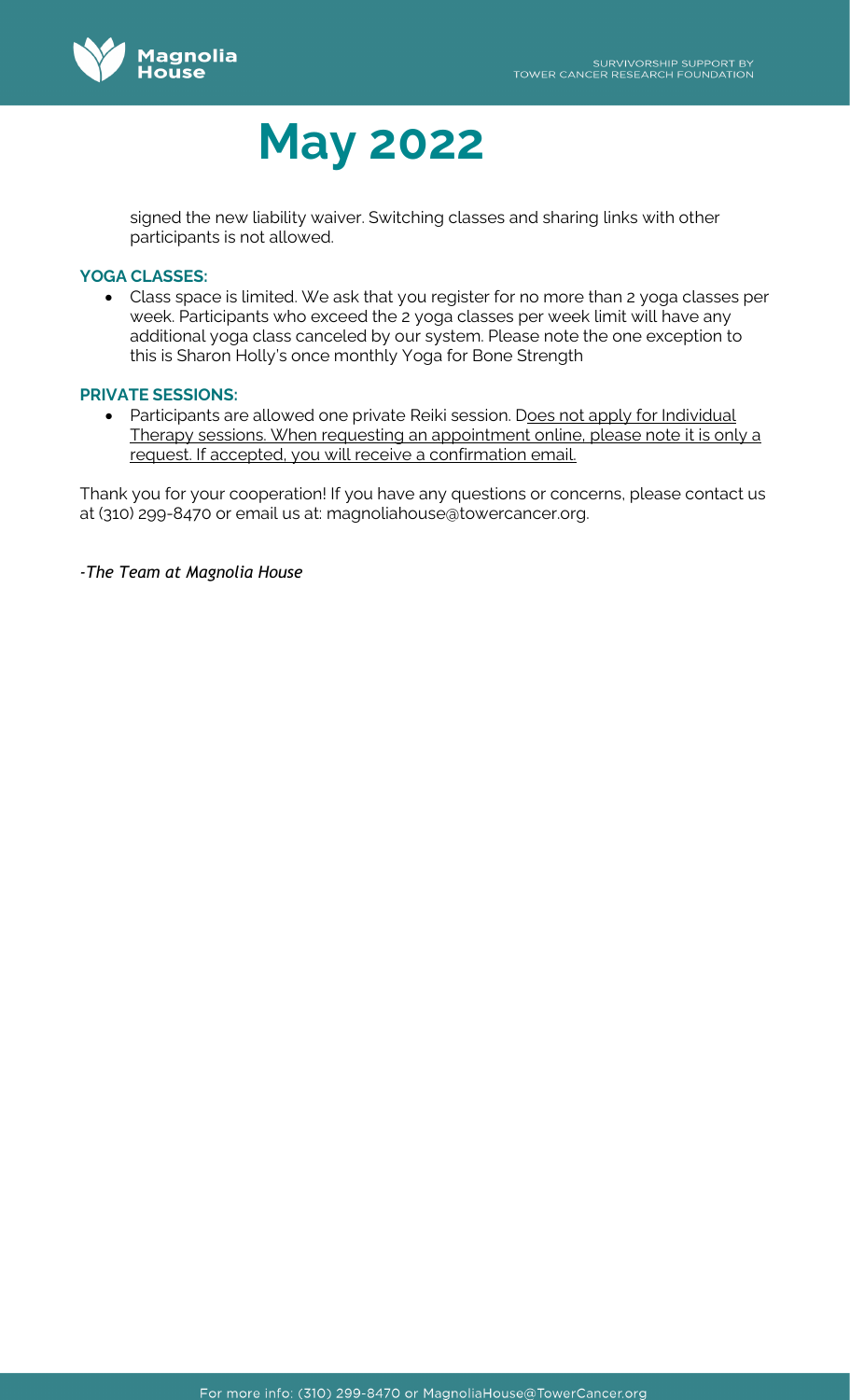

# **Frequently Asked Questions (FAQs)**

# **CLASS LIMITS**

### *Why is there a 5-class weekly limit?*

The reason for this policy is to honor and continue welcoming those who are fully maximizing our Magnolia House Patient Support Program while at the same time help to expand program availability to our community.

### *Does this mean I can take up to 5 Yoga Classes per week?*

No, the maximum number of yoga classes you can take per week is still 2.

### *If I am already registered for 5 classes, can I still sign up on the waitlist for other classes?*

Yes, if you are signed up for 5 Classes and choose to sign up for a Waitlist then you will be added to the Waitlist. However, if/when the time occurs that you would move from the Waitlist into the class, you won't be added to the class if you are still registered for 5 other classes that week (not including the Waitlist)

### *Are classes and workshops (ie nutritional cooking, oncology skin care, stress relief, pain and sleep support) included in the maximum?*

While we are online, these classes and workshops are not included in the maximum. The monthly calendar indicates which classes/workshops do not fall into the 5 class maximum. Please check the calendar for the most up to date information.

### *Are appointments such as Reiki, skincare, individual therapy, and hypnotherapy included in the 5 class maximum?*

Yes, once the appointment is confirmed.

#### *Are educational lectures included in the maximum?*  No

*Is the Men's Cancer Support Breakfast included in to the maximum?* No

#### *Can I take more than one class per day?*

Yes, you can take more than one class per day.

# *What happens if I try to register for more than 5 classes?*

The system will not allow you to register for more than 5 classes per week, unless the class you are trying to register for is not part of the 5 class max.

### *5 classes per week is not enough for me. I am nervous about how this will affect my healing and wellbeing. Do you have any suggestions?*

We completely understand these feelings and we are here to support you. We have many resources that we can share with you. Please contact Kelli and/or Megan at [magnoliahouse@towercancer.org](mailto:magnoliahouse@towercancer.org) so that we can help you any way we can.

### *What happens if I already have taken 5 classes and there is space in a class, will the system add me, or will it place me on the waitlist even though there is space in the class?*

The system will not add you to a class if you have already taken 5 classes even though there may be space in a class.

*If I request an individual appointment, will the request be included in my 5 class maximum?*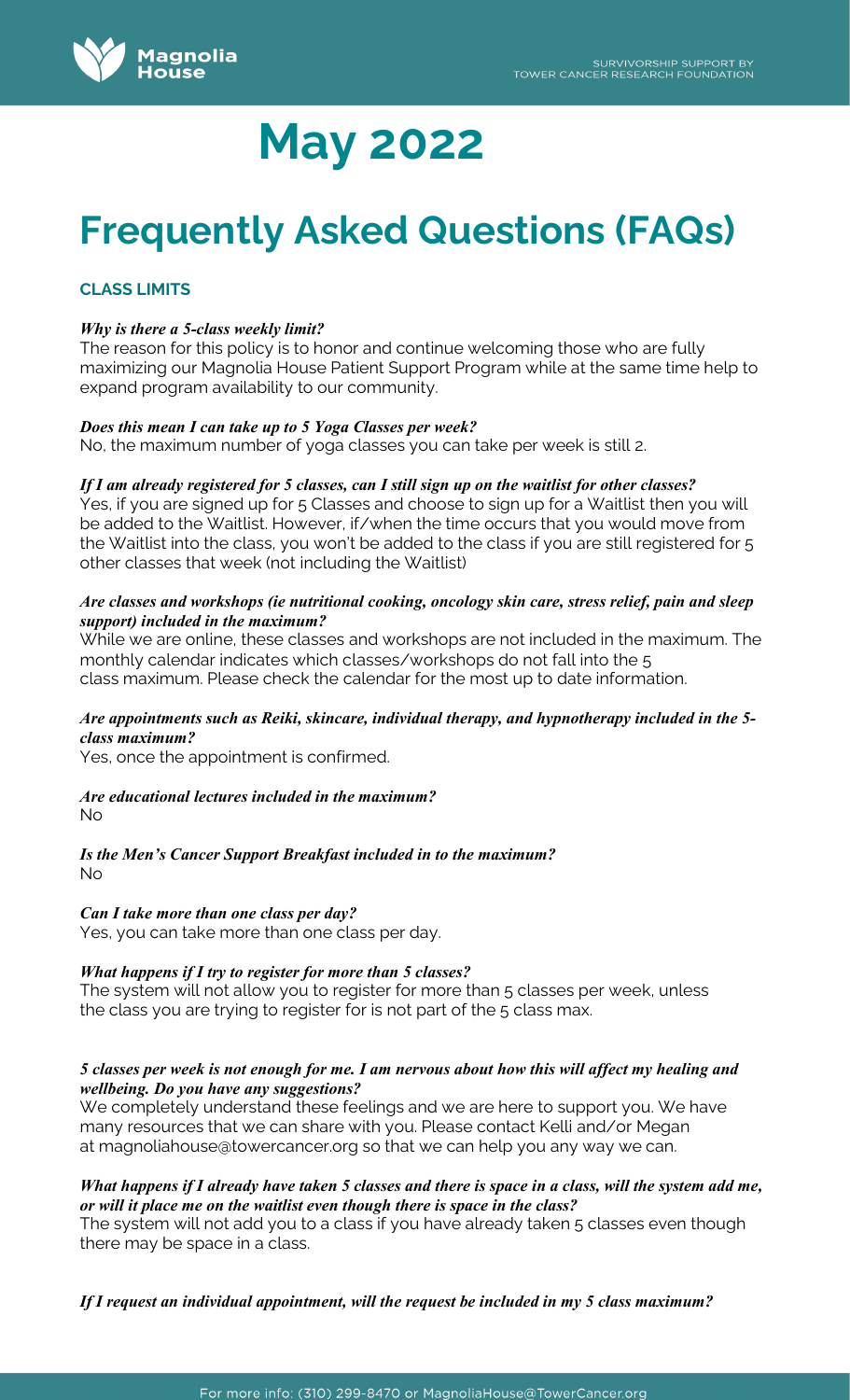

No, the request will not be included until the appointment is confirmed. If you are already registered for 5 classes when you get notified that your appointment request is confirmed, then you will have to cancel one of your classes in order to confirm your appointment.

# **GENERAL - MAGNOLIA HOUSE**

# *What are the Magnolia House Office hours?*

We are available to assist either through email: [magnoliahouse@towercancer.org](mailto:magnoliahouse@towercancer.org) or via telephone: (310)299-8470 Monday through Friday from 9am to 5pm. If you have a need outside these days and times please leave a message and we will respond as soon as possible the following business day.

# *What is the best way to communicate with Magnolia House?*

Please call or email us and we can connect with you through one of these channels. Phone: 310-299-8470 or [magnoliahouse@towercancer.org](mailto:magnoliahouse@towercancer.org)  Please note, office hours are Monday-Friday, 9-5pm (PST) The office is closed on weekends

# *How can I get in touch with an instructor or participant ?*

In certain situations there is a need to communicate with an instructor or participant offline. We are happy to help facilitate this exchange, simply call or email us with your request and we can confirm that it is ok to connect you with the intended party.

# *All class times are according to Pacific Standard Time (PST) right?*

Yes! All classes are based on the Pacific Standard Time Zone. If you are joining from a different geographic location, please adjust your time accordingly.

# **GENERAL - TECHNOLOGY**

# *Do I have the most updated version of Zoom?*

You will want to check that you are using the current version of the Zoom platform on your device. According to their website: "Zoom [regularly provides new versions](https://support.zoom.us/hc/en-us/articles/360042414611) of the Zoom desktop client and mobile app to release new features and fix bugs. We recommend upgrading to the latest version once it is available. You can also [check which](https://support.zoom.us/hc/en-us/articles/201362393)  [version you're currently running."](https://support.zoom.us/hc/en-us/articles/201362393)

You can also access Zoom through your web browser as an alternative to downloading the Zoom app.:

- Click the link in your email with the Zoom link
- The option Join from your Browser will then appear underneath the download & run Zoom link.
- Click Join from your Browser instead of running the installer for the desktop application

# *How can I view my schedule online?*

Once logged in to your account, there is a tab that reads, "My Info" this will lead you to a screen that has the option "My Schedule". You van view your current schedule here as well as waitlist status. There is also an option to "Email my Schedule", select this to have your schedule sent to your email!

# *I'm having issues with my technology. Can you help?*

It is unlikely we will be able to help you if the technology issue has something to do with your device or internet service. Some tips that you can try if you are having technology issues are:

- Clear the cache on your computer
- Shut down and restart your computer and/or the zoom Platform

# *How do you stream your classes online? What is MindBody?*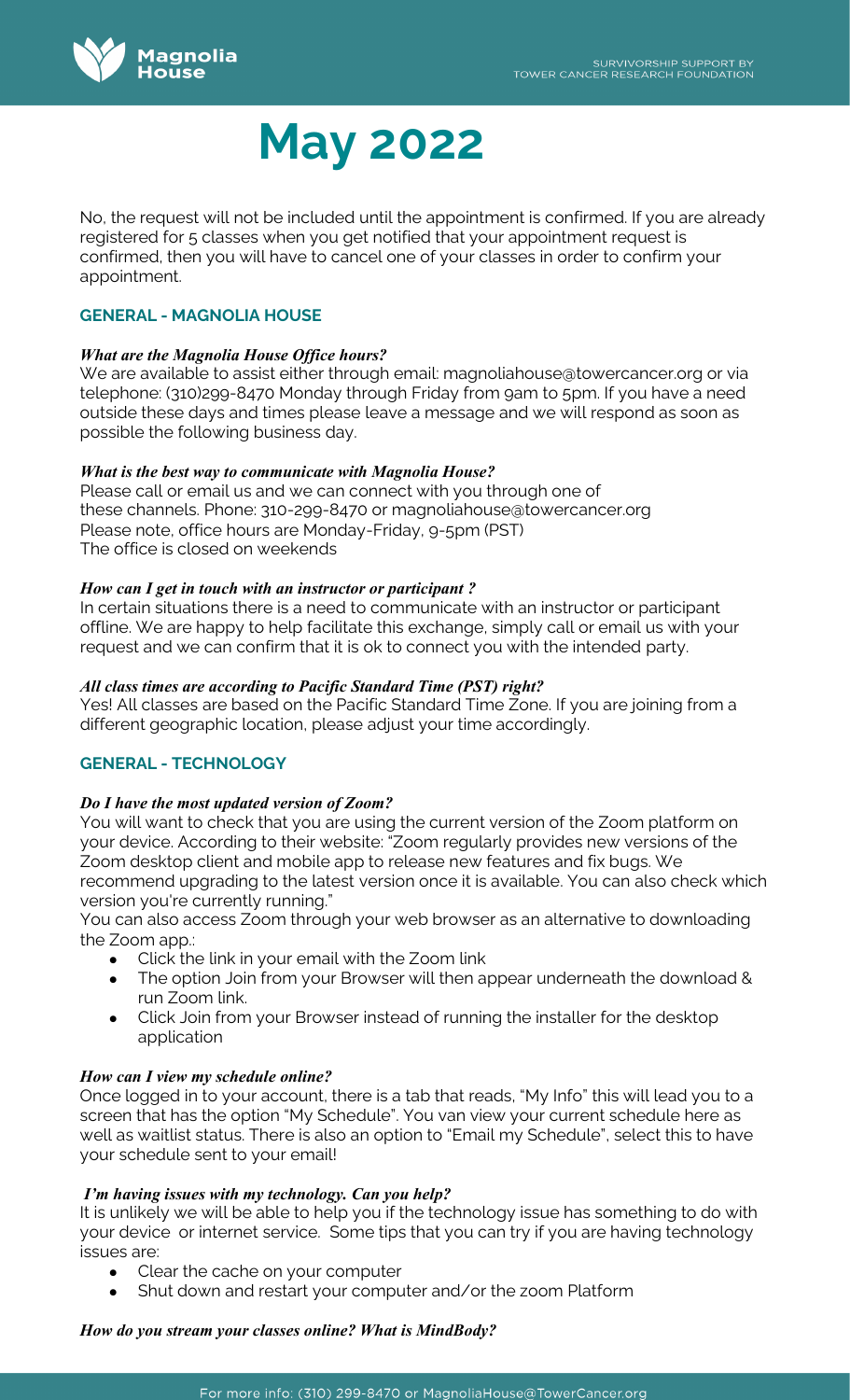

We use the HIPPA Compliant version of Zoom

MindBody is the management software we use for participants to register online for classes

# *I didn't receive the zoom link or can't find it. What should I do?*

The Zoom link comes from [magnoliahouse@towercancer.org](mailto:magnoliahouse@towercancer.org) – this is different than the class confirmation emails you receive from mindbody.

Before contacting us, please check your spam and/or junk folders We are all receiving a lot of emails these days. A helpful tip to locate the email in your inbox is to use the search box in your email inbox. Type the name of the class you are seeking to locate the zoom link for and often times that will pull up the email with the zoom information you are seeking.

If you still can't locate the email with the zoom link, please contact us at [magnoliahouse@towercancer.org](mailto:magnoliahouse@towercancer.org) or 310-299-8470

# **REGISTRATION**

# *How do I sign the Magnolia House waiver? Do I need to do this to take classes?*

Participants will be asked to digitally sign a waiver when they create an account online on our website: [https://www.towercancer.org/magnolia-house.](https://www.towercancer.org/magnolia-house) To create an account, click the orange button titled "CREATE AN ACCOUNT." All program participants are required to sign a waiver prior to participating in any class. You will not be able to participate in any Magnolia House offering if you do not sign a waiver.

### *How do you sign up and register for online classes?*

To sign up for classes and/or services participants first need to create an online account which you can access from our

website: [https://www.towercancer.org/magnolia-house.](https://www.towercancer.org/magnolia-house) After creating an online account, you will have the ability to register for offerings via our website. To view and sign up for offerings click the orange button titled "VIEW & SIGN UP FOR CLASSES."

# *What date does registration open each month is registration every month?*

Registration opens at 8:00 AM on the 28th of each month.

# *If I don't get the classes I want, what should I do*

If you are unable to get into a specific class we highly recommend you add yourself to the class waitlist. If a space becomes available in a class you will be automatically enrolled in the class and will receive an email notification of your updated status in the class.

#### *Now that classes are online, why is there still a class capacity?*

Class capacity is set in place by our instructors to ensure they can safely manage a class.

# **GENERAL - CLASSES**

# *Can my friend or family members attend classes?*

Due to the limited class size, we are only able to accommodate cancer patients/survivors in our classes. Friends and family are invited to attend special offerings throughout the year.

# *I have feedback to give on a class or instructor. What's the best way to do that?*

Please feel free to reach out to us with any feedback. The best way is to email [magnoliahouse@towercancer.org](mailto:magnoliahouse@towercancer.org) or call us at 310-299.8470. We also send out periodic surveys where you are able to share anonymously.

# *Where can I find policies and procedures for Magnolia House classes?*